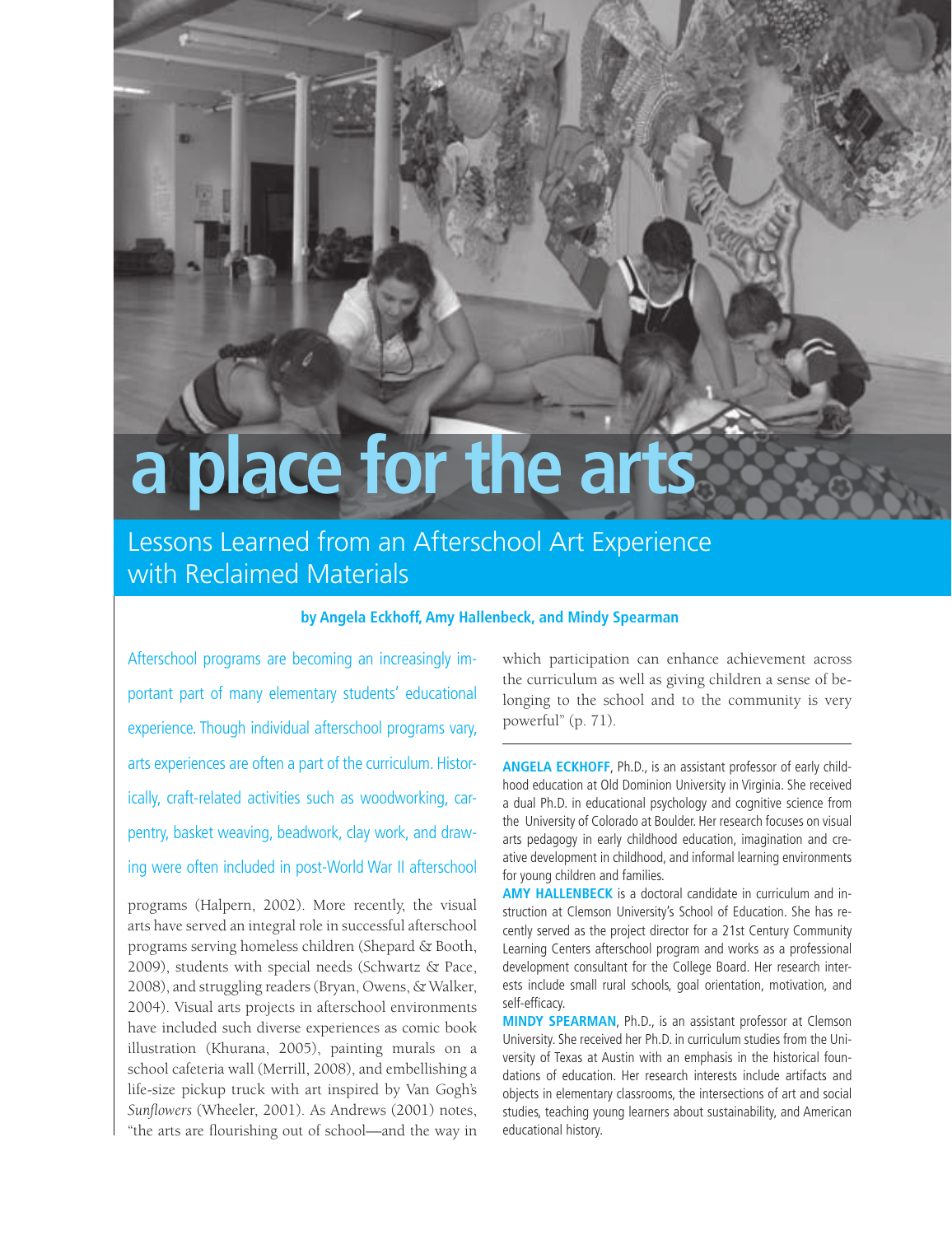We conducted action research in a school-based afterschool setting to explore how a meaningful arts experience could be integrated into a program that did not include an arts-focused curriculum. Unencumbered by restrictions surrounding formal classrooms, afterschool programs can offer exploratory art activities that support young learners' artistic creation, arts viewing, and aesthetic experiences. Though challenges emerge in designing and implementing arts experiences in programs that do not already include arts components, children can benefit from inclusion of visual arts experience in generalfocus afterschool programs.

#### **Perspectives**

Though the arts are increasingly included in afterschool programs, the content of arts activities and students' roles in those activities can vary widely. What constitutes

meaningful, high-quality arts experience in afterschool settings that afterschool environments. The rec- artistic creations. ommendations center on the key ideas of student choice, supportive

NAEA encourages afterschool visual arts programs to Ì. instruction, exploration, and meaning making. The NAEA encourages afterschool visual arts programs to allow students to make choices about the content of their work, their materials, and their processes. It also recommends that afterschool arts instruction provide opportunities for self-expression, thoughtful solutions to challenges, and exploration of novel ideas. The recommendations highlight the importance of hands-on and "minds-on" experiences as well as the need for staff to understand arts-related content and pedagogical practice (NAEA, 2008).

The NAEA recommendations guided us in developing this project on arts learning with reclaimed materials. Creating original and inventive artworks from what once were objects of waste gives students unique opportunities to connect ordinary discarded objects with their own artistic creations (Eckhoff & Spearman, 2009). Fostering the creation of art using reclaimed materials may help to develop a learning environment rich with challenging, expressive visual arts experiences.

are not explicitly designed as arts- Creating original and focused programs? In its 2008 ad- inventive artworks from three-dimensional works. The limvocacy statement *Visual Arts in What once were objects of* ited body of research on children's *After School Programs*, the National *MARTA GIVOS STUDONTS* three-dimensional artistic endeav-*After School Programs,* the National artistic endeavorship artistic endeavorship artistic endeavorship art Education Association (NAEA) or  $\overline{\text{G}}$  (Golomb & Students & Golomb & Golomb & Golombi, 2004; Golombi, 2004; Go presents 21 best practices for in-<br>presents 21 best practices for in-<br> $\frac{1000 \text{ m}}{2009}$  unique opportunities to  $\frac{600 \text{ m}}{2009}$  McCormick, 1995; Pavlou, 2009) corporating meaningful, high- **CONNECT Ordinary discarded** indicates that young learners readiquality visual arts experiences in objects with their own ly engage in such work and attend<br>afterschool environments. The rec-<br>article croations to the representational issues inher-

We focused in this project on reclaimed materials and found objects for both practical and pedagogical reasons. Practically, the use of reclaimed materials was important because the afterschool program did not have a budget for arts materials. Pedagogically, the use of reclaimed materials provided students with an arts experience combining the novel with the familiar. We hypothesized that the novelty of working with found objects would prompt student interest while the familiarity of the materials and of the process of creating art would tap students' prior knowledge and experience. Both interest and prior knowledge are important components of supportive informal learning. In addition, reconceptualizing the meaning and purpose of reclaimed objects required students to think creatively. Arts education scholars assert that the complexity of the visual arts provides a powerful means of engaging students in critical and creative thinking (Efland, 2002; Eisner,

2002; Perkins, 1994).

 The reclaimed materials also challenged students to construct ors (Golomb, 2004; Golomb & ent in three-dimensional art, such as form, uprightness, balance, sta-

bility, complexity, and movement. The rich experience of creating with reclaimed materials allowed us to examine the possibilities of multifaceted arts exploration in an afterschool environment.

#### **Methodology**

This research explored the possibilities of introducing a visual arts experience in an established afterschool program. Our vision for the project was twofold: We aimed to explore not only how students' experiences reflected the NAEA recommendations for arts learning but also which aspects of the afterschool program challenged or supported the success of a non-outcomesbased art endeavor.

Two research questions are explored in this article:

- **•** What programmatic challenges and affordances manifested themselves in a multi-day afterschool art project?
- **•** In what ways did project components related to engagement, content, and learning environment contribute to the student experience?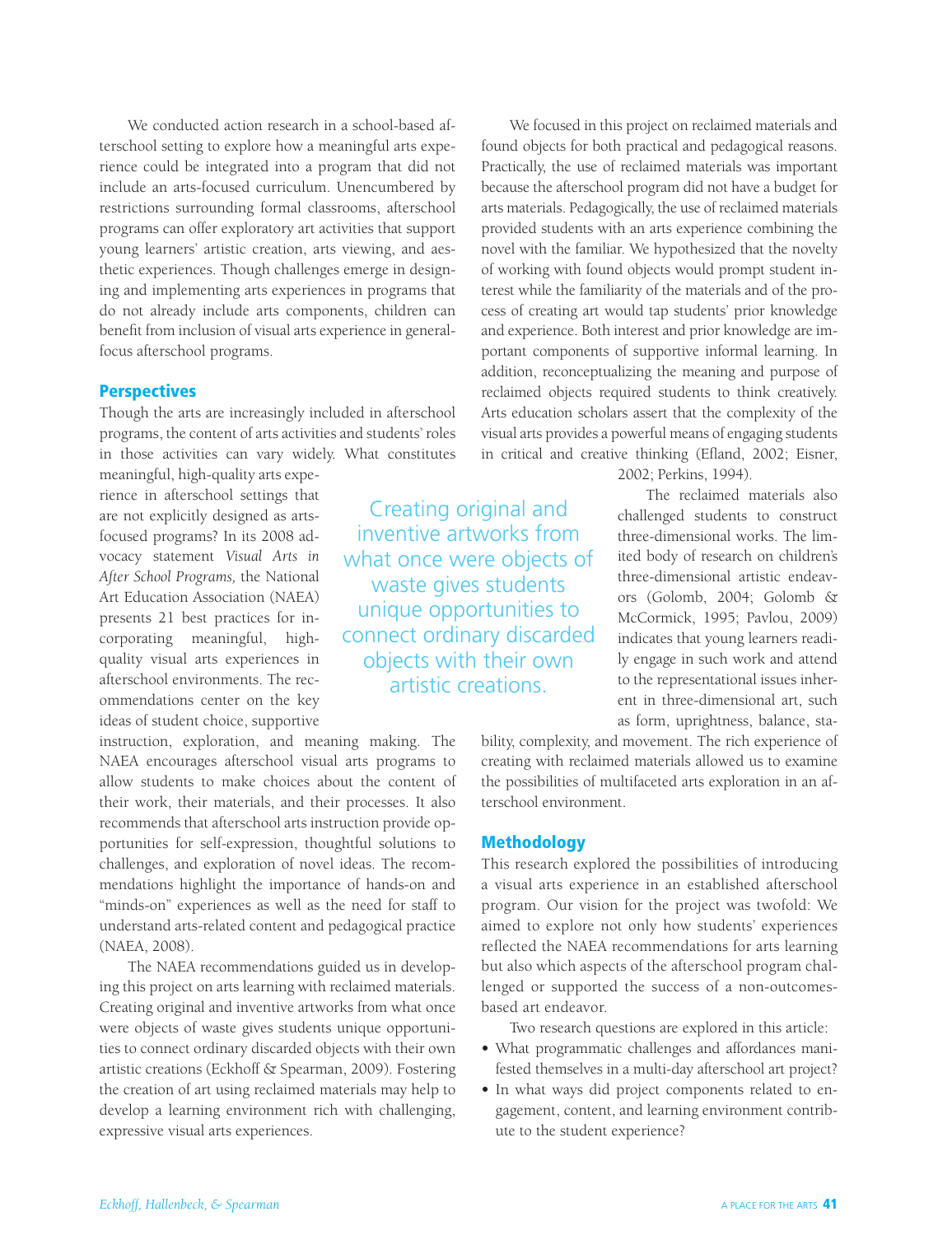#### Research Setting and Participants

The afterschool program in which we conducted this action research is a 21st Century Community Learning Centers organization with a mission to serve at-risk students by providing homework support, tutoring and academic assistance, and non-academic enrichment programs. Located in a small rural community in the southeastern U.S., the program's Title I school serves fewer than 200 pre-kindergarten through fifth-grade students. Afterschool program attendance is voluntary. During a typical afternoon, students first receive a snack and complete homework assignments. Then they participate in activities designed to support the academic components being covered in their classrooms: academically oriented games, supplemental lessons, computer-assisted instruction, tutoring, and extended group practice and discussion. Before our project, students' afterschool visual art experiences included free time to draw or color, occasional teacher-planned craft projects, and assemblage of pre-packaged, theme-related craft kits. Thirtynine students in grades 1–5 participated in the reclaimed materials project. Our discussion highlights findings from 13 students who participated in the entire project.

Nine afterschool teachers or teacher assistants were involved with the reclaimed materials project on at least one of its three days. Before work with students began, the project team led a 20-minute training session with these nine adults. The training explained the project and encouraged the teaching staff to support rather than direct students as they planned and created their artworks.

The project was blended into the existing program structure during three consecutive sessions. Students thus were working on their reclaimed materials art projects with their regular cohort of teachers and children. In the first session, students worked in small groups to explore images of found object art that uses materials similar to those available to the students. The images included Shari Elf's *Flower Power* (2008), Sarah Klockars-Clauser's *Strawberry Confusion* (2009), and *Pink Spoon Flower*  (2009) by Tricia Courtney and Mary Larson of Lemon Oak Studio. In the second session, students surveyed the available materials and planned their projects. In the third session, students created artwork based on their previously developed plans.

#### Reclaimed Materials

Though generally artists working with found objects gather their own materials, we took on this task as project investigators because both time for the project and storage space for materials were limited. Our work was

inspired by the renowned REMIDA center of Reggio Emilia, Italy. The REMIDA center supplies discarded materials to local schools and groups interested in reinventing the materials and giving them a new life. Using a REMIDA list of reclaimed materials (Reggio Children, 2005), we collected items from recycling centers, freecycle groups, and local businesses. We collected 21 kinds of manufactured or utilitarian items, including plastics, glass, textiles, metal, paper, and ceramics, for students to use in creating their artworks.

#### Analysis

Our study draws on four main sources of qualitative data: transcripts of audio recordings of whole-group and planning sessions, transcripts of student interviews, student project plans, and photo documentation of student work. Semi-structured student interviews, introduced through informal conversations, prompted students to talk about the materials they chose for their artwork and about the previous and current functions of those materials.

We began the process of data analysis with narrative data from student interviews and whole-group sessions. We carefully read each transcript and recorded our views related to the research questions, thereby creating an initial coding system. We then identified portions of the transcripts that dealt with student engagement, project content, and the afterschool learning environment. We refined our initial coding system through an iterative pattern of observation and analysis. The coding system included codes for materials used in student project plans and artworks, student use of functional or representational materials, student definitions of recycled materials, themes evident in students' artworks, and students' creative and constructive procedures. We then triangulated image data—photos of student project plans and artwork—with the findings of the narrative data analysis. Three investigators coded all data; differences were discussed until the raters achieved 100 percent agreement.

# Engaging Children in Found Object Art

Our qualitative data enabled us to develop rich descriptive accounts of the interactions among students, afterschool and project staff, reclaimed materials, and the artworks students constructed during the three-day project. Through iterative cycles of analysis and evaluation, we not only examined how the project related to students' art experiences but also uncovered some of the benefits and difficulties of fostering artistic creation in afterschool settings.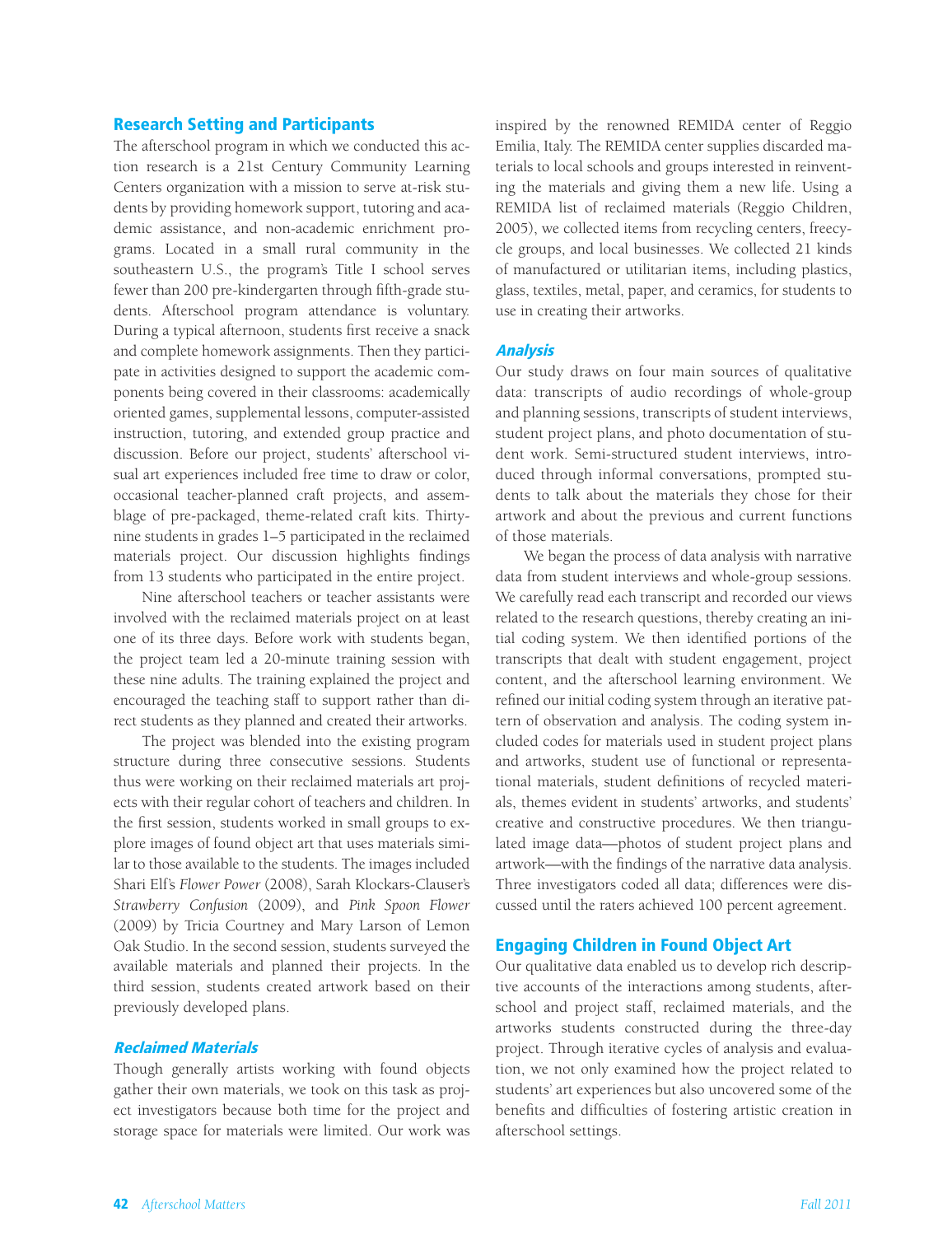## Two Students Engaged in Making Art

Two of the students who attended all three days of the project illustrate the ways in which students engaged with reclaimed materials to make art.

Caden, a fourth-grader, decided early in his planning session that he wanted to make a three-dimensional car using a candy tin as the body. He chose the candy tin "because it was one of the closest things that I could find shaped like a car." Caden's plan (Figure 1) clearly indentifies his material choices and desire to "make the car stand up." Caden described his work:

It's a car and I used these [washers] as wheels and the mirror. I wanted to make them stay and I used the hot glue so that I could make everything stay 'cause it didn't exactly work with the other glue. I also put these . . . metal pieces on the front and the back so they're like bumpers.

As Caden's description and final artwork (Figure 2) illustrate, Caden was trying to replicate the appearance of a car using materials that resembled car parts. When he worked to make his two-dimensional plan into a threedimensional piece, Caden encountered the challenge of

 scribed the process, "I had a few pieces but it was still hard." constructing the car so it could support its own weight. He tried unsuccessfully to attach the metal washers he wanted to use as wheels to the candy tin with an epoxy. Then he sought assistance from a teacher, who suggested hot glue. As Caden de-

Another student, Greyson, a second-grader, experienced different challenges when constructing her three-dimensional artwork from her two-dimensional plan. Greyson's plan (Figure 3) was a mix of planning with materials and a cartoonlike sketch of a girl dressed in a shirt and skirt. Unlike Caden's plan, Greyson's plan did not clearly show an intention to develop a threedimensional work.

However, this intention became evi-

dent as Greyson worked. When asked whether her piece was going to be flat or stand up, Greyson replied, "I maybe wanted it to be tall." As she held the blue fabric she had selected for the shirt, she said, "I'm not sure what to do with this." Expressing her desire to work in three dimensions, she went on, "Because I have to make the top of it. And that's just the point." Greyson built a structure of two small cardboard boxes that she stacked one on top of the other, and then she covered each box in a different fabric. The final piece (Figure 4) bears little resemblance to the sketch Greyson developed in the planning phase.



**Figure 1. Caden's Plan** 



**Figure 2. Caden's Artwork** 

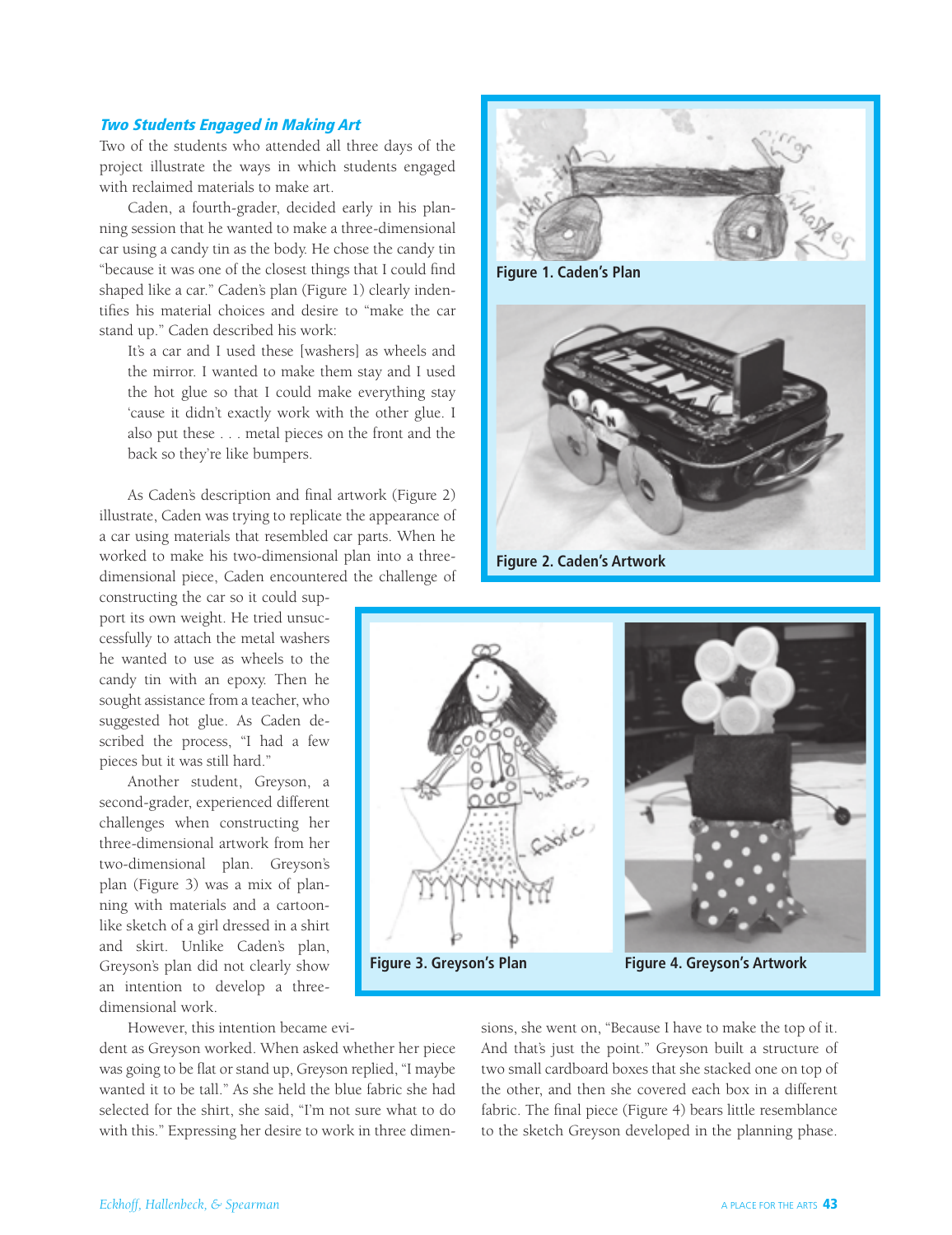However, Greyson turned her two-dimensional sketch into a three-dimensional work that attended to complex representational issues and could be appreciated from a variety of perspectives.

#### Student Engagement in Meaning Making

Greyson's and Caden's processes and final artworks illustrate many of the challenges and successes students experienced as they explored materials and planned and constructed their artworks. Working with reclaimed materials posed challenges to which students developed their own solutions. Without the need to make a grade or meet a requirement, they could develop the creative resourcefulness and confidence that more highly structured arts activities might not afford. From responding to object-centered questions to creating with objects they freely chose, children had opportunities to expand their understandings of reclaimed materials and to think through unanticipated challenges, showing what Eisner describes as "…the ability and a willingness to surrender to the unanticipated possibilities of the work as it unfolds" (Eisner, 2002).

As Caden's choice and subsequent use of the candy tin demonstrates, students were cognitively and personally engaged in decisions to use and modify materials. On the day students constructed their artworks, two project investigators conducted informal semi-structured interviews in an effort to gain insight into each student's understanding of reclaimed materials and assemblage art. In these brief interviews, students offered detailed explanations of their choices of reclaimed materials and explanations of the objects' past and current functions. Students' engagement was both personally meaningful and thoughtful; they chose a given material for its unique perceived affordances, as in Caden's choice to use the candy tin because its shape resembled that of a car.

The planning and construction phases were iterative; students often decided to modify their initial material choices as they learned about the materials through experiencing them. The way Greyson translated her project plan into reality illustrates the evolving nature of students' work. Analysis of student project plans and final artworks indicated that the planning session helped the students to think about working with reclaimed materials to create their own pieces. The majority of students successfully developed a project plan that they realized often with modification—in their final artwork.

The open-ended nature of the assignment and the opportunity to work in three dimensions often required students to attend to representational issues such as uprightness, balance, stability, and complexity. Though not all these issues were relevant to every piece, complexity—the number and arrangement of different elements was integral to each student's work. The median number of reclaimed materials in the students' final artworks was seven, as compared to a median number of four materials in the students' plans. Greyson's plan identifies two materials while her completed artwork is composed of seven different materials. This difference indicates that actually manipulating objects in the construction process created situations in which students realized the need to modify original plans to create a desired effect. In addition, nine out of the thirteen students modified one or more objects in their final artworks by altering size, color, or shape, though only four students had initially planned such modification. Students who did not modify objects were using their reclaimed materials to create decorative collages.

# Practicalities of Creating a Supportive Arts Learning Environment

Analysis of transcripts of the planning and creation sessions enabled us to explore some of the practical challenges of implementing a multi-day art project in an afterschool program. One important programmatic issue was the role of non-art staff in the art project.

Before the project began, we presented a 20-minute training session for afterschool teaching staff that explained the project and briefly covered the teachers' role during planning and creation sessions. We advocated for a "guided-exploration orientation" (Bresler, 1993) that would encourage students to work as individuals; to learn to observe, listen, and communicate their sensitivities through artistic expression; and, most importantly, to consider the aesthetic qualities in arts. We chose this approach not only because it would support student exploration with found objects but also because it echoed NAEA's recommendations for afterschool arts learning (NAEA, 2008). However, analysis of the group session transcript revealed that program staff faced challenges in working with students during the construction phase. When we saw program staff directing student work, we intervened to remind both staff member and student of the importance of student choice. In these cases, the staff appeared to be focused on the final product rather than on supporting student exploration and expressive creativity. The example of Keira and Ms. Newman illustrates this challenge.

Keira, a first-grade student, did not attend the afterschool program during the first two days of the project,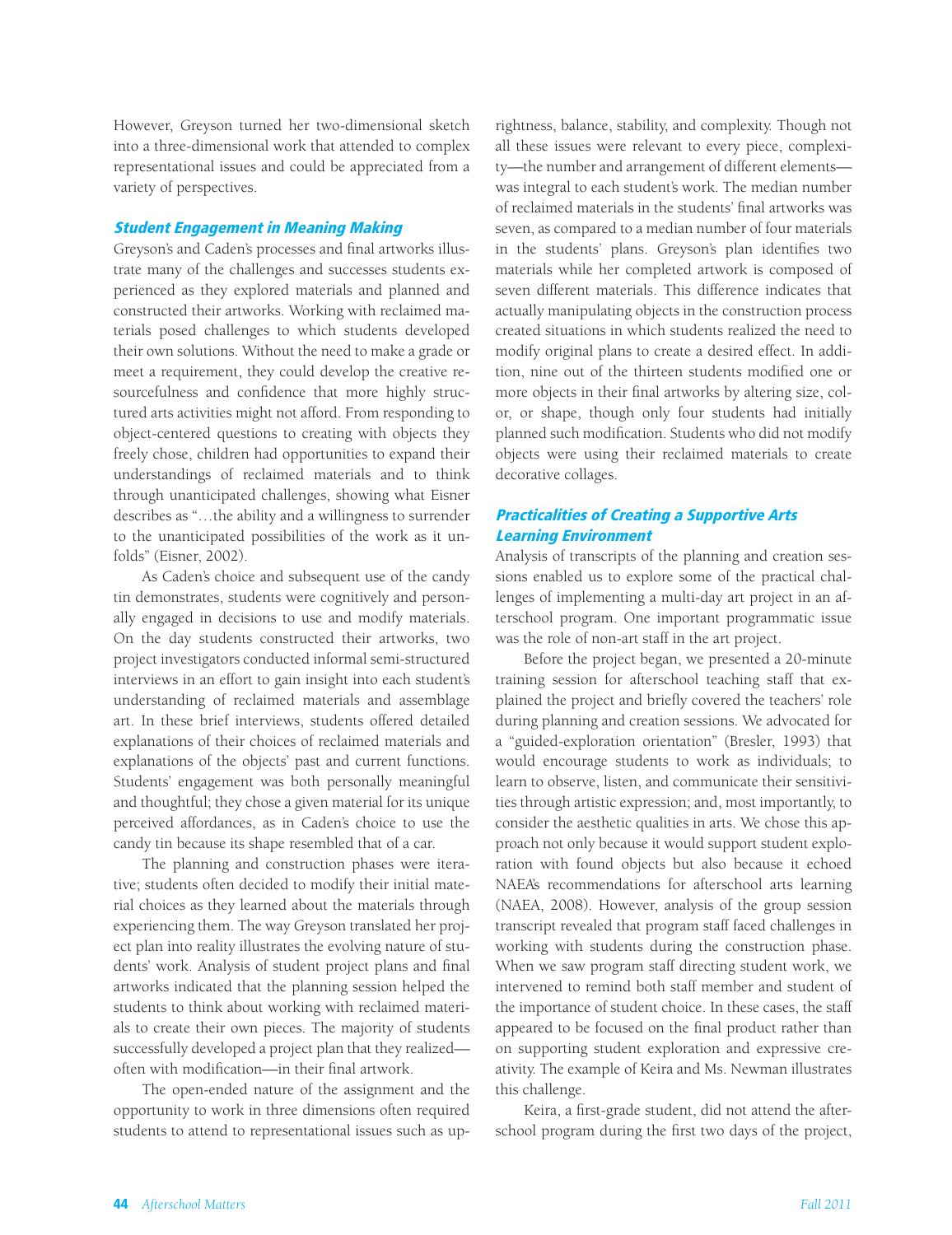so she had not engaged in the exploration or planning sessions. On the third day of the project, Keira faced the challenge of deciding in one session which materials to use and how to use them. A project investigator talked briefly with Keira before the session, encouraging her to complete as much as she felt comfortable doing and to ask for help whenever she needed it. The project staff member suggested that Keira draw on paper as means to begin thinking through the possibilities. Keira sat quietly at a table with a blank sheet of paper for several minutes, drawing the attention of one of the regular afterschool teachers, Ms. Newman. Ms. Newman began to speak with Keira about her ideas and the materials available for use. Keira had not established an idea or expressed a willingness to choose materials; she was merely looking over the reclaimed materials and watching the other students as they began to construct their artworks. Ms. Newman gently explained to Keira that time was "running out" and that she needed to get to work on her project. She suggested that Keira make a gift for her mother, showing Keira a tin container that was pretty and could be easily decorated. As the two collected materials, Ms. Newman picked out letter beads for Keira to use that spelled "LOVE U" and suggested attaching a red bow to the lid of the tin to make the gift "beautiful."



Though Ms. Newman was successful in helping Keira finish a project in a brief time, Keira's tin (Figure 5) shows little personal expression, and her experience with the materials differed widely from that of Caden or Greyson. Rather than using the recommended guidedexploration approach, Ms. Newman aimed to help Keira create something that could be labeled "beautiful" and was appropriate as a gift. The interactions between Ms. Newman and Keira, and between them and the reclaimed materials, highlight the challenges of allowing students to develop a unique, personal creation while working with expressive media.

## Lessons Learned: A Look toward the Future

This research sought to explore the possibilities of introducing a visual arts experience into the existing framework of an established afterschool program. Our findings indicate that students were engaged, interested, and appropriately challenged throughout all phases of the project. For these afterschool students, work in visual art focused on the processes of exploration, experimentation, and personal expression. The structure of the project, which included time for exploration and planning, appeared to reflect NAEA recommendations. In addition, our work highlights possibilities for strengthening future

explorations by dealing with inconsistent student attendance in afterschool settings, expanding training for afterschool staff, and recruiting community artists.

 recurring issues, and build on arts programming lies in the education generally offered in participants attended the three We planned the art project for three consecutive days so students would have opportunities to revisit their questions, explore personal successes as they sought to realize their ideas in a threedimensional work. Certainly an important benefit of afterschool opportunity to work without the time limitations of the weekly art school. However, variable student attendance is a consistent problem for afterschool programs (Apsler, 2009; Beckett et al., 2009; Hartry, Fitzgerald, & Porter, 2008). In our study, only 33 percent of program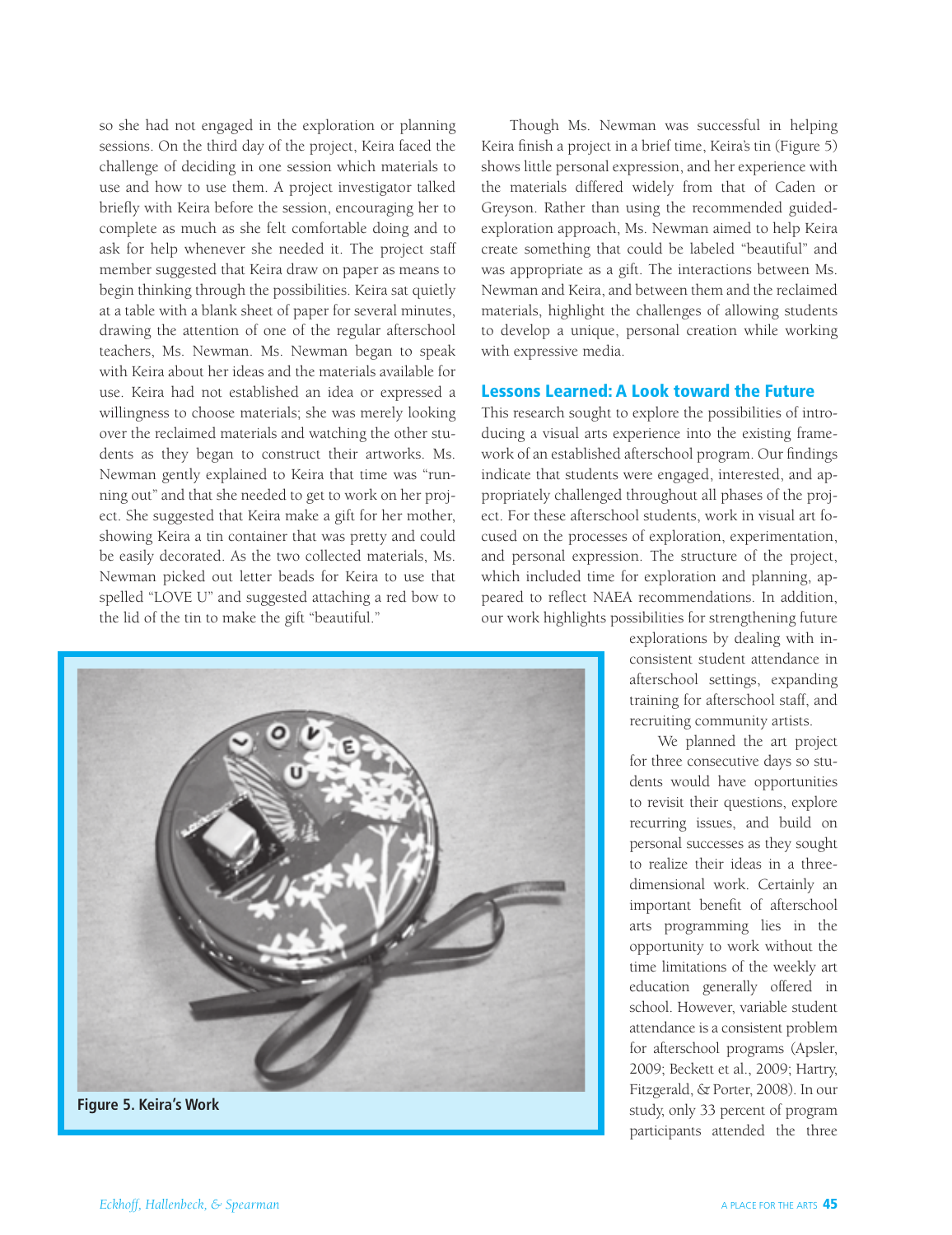consecutive days of the project. Arts project leaders might anticipate inconsistent student attendance as they plan so they can develop arts experiences that allow students to be successful at their own pace.

This study also demonstrates the need for contentand pedagogy-driven professional development to support long-term art explorations in afterschool settings. Bresler (1993) notes that a guided-exploration approach requires significant planning on the teacher's part as well as attentiveness and active engagement on the students' part. Analysis of session transcripts led us to conclude that the brief training session we conducted did not provide program staff with the level of scaffolding they needed to be successful facilitators. Though the training introduced the project as a whole, it did not adequately emphasize the primary importance of allowing the students to drive the process of creation, as the example of Keira and Ms. Newman illustrates. The goal of Keira's experience was defined by Ms. Newman rather than by the student artist. Arts-related professional development for afterschool staff must focus on the NAEA's (2008) recommendations advocating respect for children's abilities to create their own artworks, free from adult direction.

When leading or teaching children engaged in creating art the instructors should encourage self expression, thoughtful solutions to problems, and exploration of new ideas. The instructor should embrace a variety of expressions that are as unique as the children who are creating them. (NAEA, 2008, p. 1)

Though Ms. Newman did not engage with Keira with the intention of directing her work, she did encourage Keira to finish the work rather than to explore the art-making process. Fostering student-driven arts exploration requires afterschool staff to let go of preconceived notions of what student art should look like. Instead, they must learn to embrace the notion that the arts teach children to uncover possibilities they themselves may have yet to imagine.

The held beliefs of non-arts teachers about the importance of product over process are tenacious. Therefore, project planners must attend to afterschool staff members' arts-related beliefs in order to ensure that students will have opportunities to engage in authentic experiences, unencumbered by staff judgments. A substantive professional development session could both expose the afterschool staff to arts pedagogy and strengthen staff knowledge of a particular genre or media. More on-site professional development for afterschool staff might help to reduce the prevalence of "make-and-take" crafts and

encourage the inclusion of arts experiences designed to encourage students to focus on the process of making art.

The brevity of this project limited our opportunity to connect the afterschool students to the larger community of found-object artists. Exploring reproductions of found art provided an entry point for this connection, but in the future we hope to strengthen the community-school connection by bringing in local professional artists for longerterm projects. Local artists can introduce afterschool program staff to the processes and language of their media. They can act as art mentors to students, sharing their technical expertise while encouraging students to "own" their personal work and artistic decisions. The artists would not take the place of trained art educators or program staff but would work collaboratively with them, sharing content knowledge and pedagogical practices with staff while using their professional expertise to provide students with unique, authentic art experiences.

Despite the challenges, school-based afterschool programs have the potential to become important vehicles for informal arts experiences. As the NAEA (2008) suggests, afterschool art activities may help students to express themselves, explore new ideas, engage in meaning making, and develop their ability to make choices and face challenges. Our research demonstrates that even brief arts experiences can be beneficial to students as long as the arts project includes meaningful content, engages students, and supports student exploration and knowledge building. Rich, meaningful afterschool arts programming enables both students and staff to experience the world and themselves in new and profound ways.